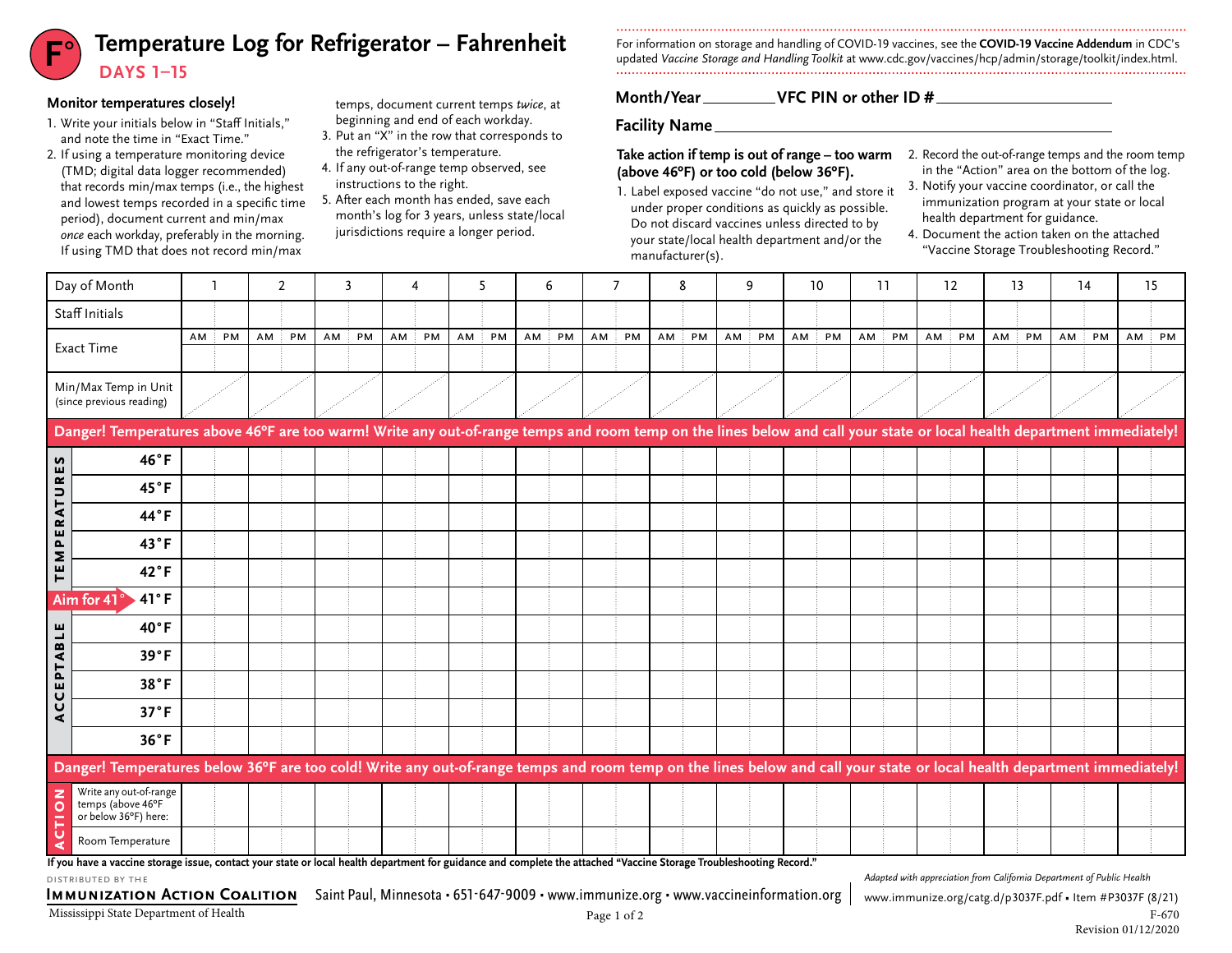# **F**° Temperature Log for Refrigerator – Fahrenheit<br>DAYS 16-31

#### **Monitor temperatures closely!**

- 1. Write your initials below in "Staff Initials," and note the time in "Exact Time."
- 2. If using a temperature monitoring device (TMD; digital data logger recommended) that records min/max temps (i.e., the highest and lowest temps recorded in a specific time period), document current and min/max *once* each workday, preferably in the morning. If using TMD that does not record min/max
- temps, document current temps *twice*, at beginning and end of each workday.
- 3. Put an "X" in the row that corresponds to the refrigerator's temperature.
- 4. If any out-of-range temp observed, see instructions to the right.
- 5. After each month has ended, save each month's log for 3 years, unless state/local jurisdictions require a longer period.

For information on storage and handling of COVID-19 vaccines, see the **COVID-19 Vaccine Addendum** in CDC's updated *Vaccine Storage and Handling Toolkit* at [www.cdc.gov/vaccines/hcp/admin/storage/toolkit/index.html](http://www.cdc.gov/vaccines/hcp/admin/storage/toolkit/index.html).

#### **Month/Year VFC PIN or other ID #**

**Facility Name**

# **(above 46ºF) or too cold (below 36ºF).**

- 1. Label exposed vaccine "do not use," and store it under proper conditions as quickly as possible. Do not discard vaccines unless directed to by your state/local health department and/or the manufacturer(s).
- **Take action if temp is out of range too warm**  $\;$  2. Record the out-of-range temps and the room temp in the "Action" area on the bottom of the log.
	- 3. Notify your vaccine coordinator, or call the immunization program at your state or local health department for guidance.
	- 4. Document the action taken on the attached "Vaccine Storage Troubleshooting Record."

|                     | Day of Month                                                                                                                                                            | 16    | 17          | 18 | 19    | 20 | 21 | 22 | 23 | 24                                                    | 25                | 26 | 27 | 28 | 29          | 30    | 31    |
|---------------------|-------------------------------------------------------------------------------------------------------------------------------------------------------------------------|-------|-------------|----|-------|----|----|----|----|-------------------------------------------------------|-------------------|----|----|----|-------------|-------|-------|
|                     | Staff Initials                                                                                                                                                          |       |             |    |       |    |    |    |    |                                                       |                   |    |    |    |             |       |       |
| Exact Time          |                                                                                                                                                                         | AM PM | AM PM AM PM |    | AM PM |    |    |    |    | AM PM AM PM AM PM AM PM AM PM AM PM AM PM AM PM AM PM |                   |    |    |    | AM PM AM PM | AM PM | AM PM |
|                     |                                                                                                                                                                         |       |             |    |       |    |    |    |    |                                                       |                   |    |    |    |             |       |       |
|                     | Min/Max Temp in Unit<br>(since previous reading)                                                                                                                        |       |             |    |       |    |    |    |    |                                                       |                   |    |    |    |             |       |       |
|                     | Danger! Temperatures above 46°F are too warm! Write any out-of-range temps and room temp on the lines below and call your state or local health department immediately! |       |             |    |       |    |    |    |    |                                                       |                   |    |    |    |             |       |       |
|                     | 46°F                                                                                                                                                                    |       |             |    |       |    |    |    |    |                                                       |                   |    |    |    |             |       |       |
|                     | $45^{\circ}$ F                                                                                                                                                          |       | Page 1 of 2 |    |       |    |    |    |    |                                                       | -670 Refrigerator |    |    |    |             |       |       |
| <b>TEMPERATURES</b> | $44^{\circ}F$                                                                                                                                                           |       |             |    |       |    |    |    |    |                                                       |                   |    |    |    |             |       |       |
|                     | $43^{\circ}$ F                                                                                                                                                          |       |             |    |       |    |    |    |    |                                                       |                   |    |    |    |             |       |       |
|                     | $42^{\circ}F$                                                                                                                                                           |       |             |    |       |    |    |    |    |                                                       |                   |    |    |    |             |       |       |
|                     | $.41^{\circ}$ F<br>Aim for 41 $\degree$                                                                                                                                 |       |             |    |       |    |    |    |    |                                                       |                   |    |    |    |             |       |       |
|                     | $40^{\circ}$ F                                                                                                                                                          |       |             |    |       |    |    |    |    |                                                       |                   |    |    |    |             |       |       |
| CCEPTABLE           | 39°F                                                                                                                                                                    |       |             |    |       |    |    |    |    |                                                       |                   |    |    |    |             |       |       |
|                     | 38°F                                                                                                                                                                    |       |             |    |       |    |    |    |    |                                                       |                   |    |    |    |             |       |       |
|                     | 37°F                                                                                                                                                                    |       |             |    |       |    |    |    |    |                                                       |                   |    |    |    |             |       |       |
| ๔                   | $36^{\circ}$ F                                                                                                                                                          |       |             |    |       |    |    |    |    |                                                       |                   |    |    |    |             |       |       |
|                     | Danger! Temperatures below 36°F are too cold! Write any out-of-range temps and room temp on the lines below and call your state or local health department immediately! |       |             |    |       |    |    |    |    |                                                       |                   |    |    |    |             |       |       |
| z<br>$\circ$<br>-   | Write any out-of-range<br>temps (above 46°F<br>or below 36°F) here:                                                                                                     |       |             |    |       |    |    |    |    |                                                       |                   |    |    |    |             |       |       |
|                     | Room Temperature                                                                                                                                                        |       |             |    |       |    |    |    |    |                                                       |                   |    |    |    |             |       |       |
|                     |                                                                                                                                                                         |       |             |    |       |    |    |    |    |                                                       |                   |    |    |    |             |       |       |

**If you have a vaccine storage issue, contact your state or local health department for guidance and complete the attached "Vaccine Storage Troubleshooting Record."**

distributed by the

**IMMUNIZATION ACTION COALITION** Saint Paul, Minnesota • 651-647-9009 • [www.immunize.org](http://www.immunize.org) • [www.vaccineinformation.org](http://www.vaccineinformation.org) | [www.immunize.org/catg.d/](http://www.immunize.org/catg.d/p3037F.pdf)p3037F.pdf • Item #P3037F (8/21)

*Adapted with appreciation from California Department of Public Health*

Mississippi State Department of Health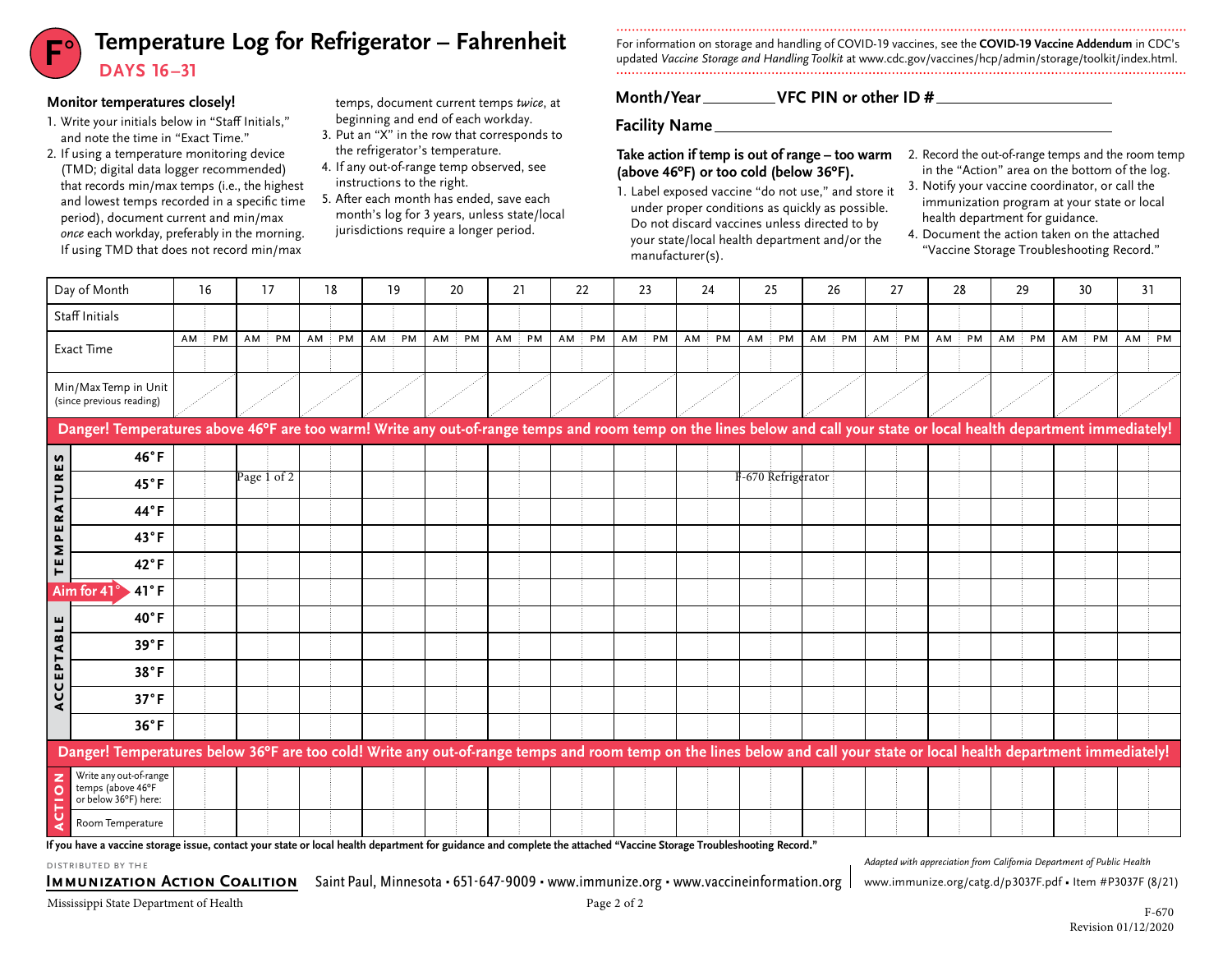## **Vaccine Storage Troubleshooting Record**

(check one) **Refrigerator Freezer Ultra-Cold Freezer**

Use this form to document any unacceptable vaccine storage event, such as exposure of refrigerated vaccines to temperatures that are outside the manufacturers' recommended storage ranges.

A **fillable pdf of this form** is available at [www.immunize.](http://www.immunize.org/catg.d/p3041.pdf) [org/catg.d/p3041.pdf](http://www.immunize.org/catg.d/p3041.pdf)

| Date & Time of Event<br>If multiple, related events occurred,<br>see Description of Event below.                                                                                                                                                                                                                                                                                                                                                                                                                                                                                                                                                                                                                                                                                                                                                                                                                                                                                                                                                                                       | <b>Storage Unit Temperature</b><br>at the time the problem was discovered |               | <b>Room Temperature</b><br>at the time the problem was discovered                                                                                                                                                         | <b>Person Completing Report</b> |       |  |  |  |
|----------------------------------------------------------------------------------------------------------------------------------------------------------------------------------------------------------------------------------------------------------------------------------------------------------------------------------------------------------------------------------------------------------------------------------------------------------------------------------------------------------------------------------------------------------------------------------------------------------------------------------------------------------------------------------------------------------------------------------------------------------------------------------------------------------------------------------------------------------------------------------------------------------------------------------------------------------------------------------------------------------------------------------------------------------------------------------------|---------------------------------------------------------------------------|---------------|---------------------------------------------------------------------------------------------------------------------------------------------------------------------------------------------------------------------------|---------------------------------|-------|--|--|--|
| Date:                                                                                                                                                                                                                                                                                                                                                                                                                                                                                                                                                                                                                                                                                                                                                                                                                                                                                                                                                                                                                                                                                  | Temp when discovered:                                                     |               | Temp when discovered:                                                                                                                                                                                                     | Name:                           |       |  |  |  |
| Time:                                                                                                                                                                                                                                                                                                                                                                                                                                                                                                                                                                                                                                                                                                                                                                                                                                                                                                                                                                                                                                                                                  | Minimum temp:                                                             | Maximum temp: | Comment (optional):                                                                                                                                                                                                       | Title:                          | Date: |  |  |  |
| Description of Event (If multiple, related events occurred, list each date, time, and length of time out of storage.)<br>General description (i.e., what happened?)<br>Estimated length of time between event and last documented reading of storage temperature in acceptable range (2° to 8°C [36° to 46°F] for refrigerator; -50° to -15°C [-38° to 3°F] for freezer; -80° to -60°C [-112° to -76<br>for ultra-cold freezer (may be used for Pfizer COVID-19 vaccine).<br>Inventory of affected vaccines, including (1) lot #s and (2) whether purchased with public (for example, VFC) or private funds (Use separate sheet if needed, but maintain the inventory with this troubleshooting record.)<br>At the time of the event, what else was in the storage unit? For example, were there water bottles in the refrigerator and/or frozen coolant packs in the freezer?<br>Prior to this event, have there been any storage problems with this unit and/or with the affected vaccine?<br>• Include any other information you feel might be relevant to understanding the event. |                                                                           |               |                                                                                                                                                                                                                           |                                 |       |  |  |  |
| Action Taken (Document thoroughly. This information is critical to determining whether the vaccine might still be viable!)<br>local health department and/or the manufacturer[s].)                                                                                                                                                                                                                                                                                                                                                                                                                                                                                                                                                                                                                                                                                                                                                                                                                                                                                                     |                                                                           |               | When were the affected vaccines placed in proper storage conditions? (Note: Do not discard the vaccine. Store exposed vaccine in proper conditions and label it "do not use" until after you can discuss with your state/ |                                 |       |  |  |  |
| Who was contacted regarding the incident? (For example, supervisor, state/local health department, manufacturer-list all.)<br>IMPORTANT: What did you do to prevent a similar problem from occurring in the future?                                                                                                                                                                                                                                                                                                                                                                                                                                                                                                                                                                                                                                                                                                                                                                                                                                                                    |                                                                           |               |                                                                                                                                                                                                                           |                                 |       |  |  |  |
|                                                                                                                                                                                                                                                                                                                                                                                                                                                                                                                                                                                                                                                                                                                                                                                                                                                                                                                                                                                                                                                                                        |                                                                           |               |                                                                                                                                                                                                                           |                                 |       |  |  |  |
| <b>Results</b>                                                                                                                                                                                                                                                                                                                                                                                                                                                                                                                                                                                                                                                                                                                                                                                                                                                                                                                                                                                                                                                                         |                                                                           |               | What happened to the vaccine? Was it able to be used? If not, was it returned to the distributor? (Note: For public-purchase vaccine, follow your state/local health department instructions for vaccine disposition.)    |                                 |       |  |  |  |
|                                                                                                                                                                                                                                                                                                                                                                                                                                                                                                                                                                                                                                                                                                                                                                                                                                                                                                                                                                                                                                                                                        |                                                                           |               |                                                                                                                                                                                                                           |                                 |       |  |  |  |

distributed by the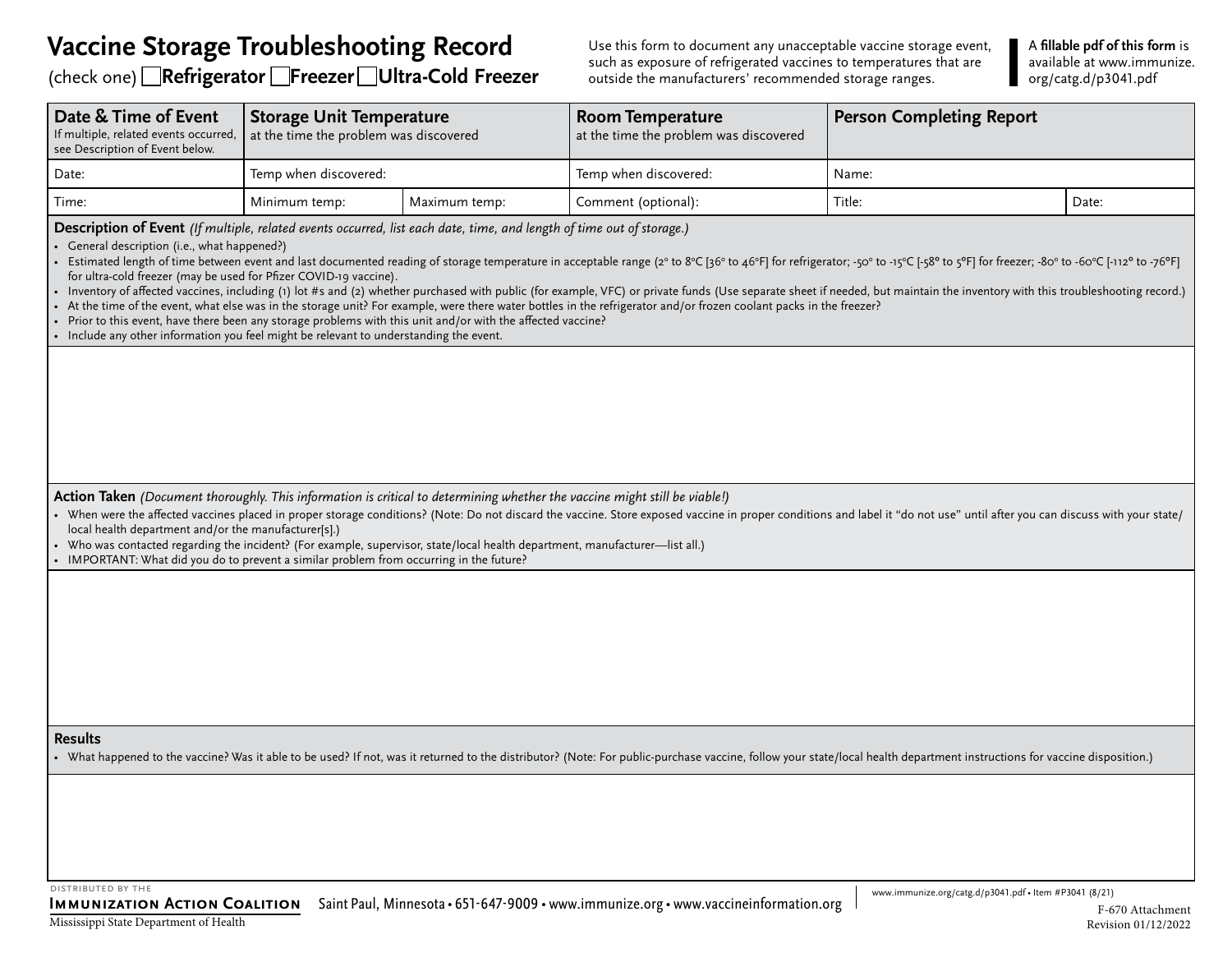# **Vaccine Storage Troubleshooting Record** (check one) ● Refrigerator ○Freezer ○Ultra-Cold Freezer

Use this form to document any unacceptable vaccine storage event, such as exposure of refrigerated vaccines to temperatures that are outside the manufacturers' recommended storage ranges.

| Date & Time of Event<br>If multiple, related events occurred, at the time the problem was discovered<br>see Description of Event below. | <b>Storage Unit Temperature</b> |                     | <b>Room Temperature</b><br>at the time the problem was discovered | <b>Person Completing Report</b> |               |  |  |  |
|-----------------------------------------------------------------------------------------------------------------------------------------|---------------------------------|---------------------|-------------------------------------------------------------------|---------------------------------|---------------|--|--|--|
| Date: (see below)                                                                                                                       | Temp when discovered:           | 45° F               | Temp when discovered: 77° F                                       | Name: Natalie Nurse             |               |  |  |  |
| Time: (see below)                                                                                                                       | Minimum temp: 38 <sup>o</sup> F | Maximum temp: 53° F | Comment (optional): temp is approx.                               | Title: VFC Coordinator          | Date: 6/29/21 |  |  |  |

**Description of Event** *(If multiple, related events occurred, list each date, time, and length of time out of storage.)*

• General description (i.e., what happened?)

• Estimated length of time between event and last documented reading of storage temperature in acceptable range (2° to 8°C [36° to 46°F] for refrigerator; -50° to -15°C [-38° to 5°F] for freezer; -80° to -60°C [-112° to for ultra-cold freezer (Pfizer COVID-19 vaccine only)

• Inventory of affected vaccines, including (1) lot #s and (2) whether purchased with public (for example, VFC) or private funds (Use separate sheet if needed, but maintain the inventory with this troubleshooting record.)

• At the time of the event, what else was in the storage unit? For example, were there water bottles in the refrigerator and/or frozen coolant packs in the freezer?

• Prior to this event, have there been any storage problems with this unit and/or with the affected vaccine?

• Include any other information you feel might be relevant to understanding the event.

6/24/21) morning which climic opered, identified 4 temperature excursions over the useleend in refriderator v<br>is 57°F in primary vaccine shrape unit #1. Recordings taken every 15 min on calibrated digital data logger over<br> At 8 am on Tuesday (6/29/21) morning when clinic opened , identified 4 temperature excursions over the weekend in refrigerator with readings as high as 54°, 50°, 49° & 53°F in primary vaccine storage unit #1. Recordings taken every 15 min on calibrated digital data logger overnight. Data logger probe in glycol located in middle of refrigerator with vaccines.

Total time out of range: approximately 3 hrs — maximum temp 53°F (see attached document of continuous temp readings)

Inventory of vaccines: see attached

Water bottles in refrigerator door. No vaccine stored in freezer. No problems with storage unit prior to Saturday night. Thunderstorms in area over weekend may have affected power.

**Action Taken** *(Document thoroughly. This information is critical to determining whether the vaccine might still be viable!)* 

- When were the affected vaccines placed in proper storage conditions? (Note: Do not discard the vaccine. Store exposed vaccine in proper conditions and label it "do not use" until after you can discuss with your state/ local health department and/or the manufacturer[s].)
- Who was contacted regarding the incident? (For example, supervisor, state/local health department, manufacturer—list all.)
- IMPORTANT: What did you do to prevent a similar problem from occurring in the future?

Vaccines currently stored appropriately at 41ºF. Refrigerator and vaccines labeled "Do Not Use."

My State Immunization Program contacted at 8:30 am. Spoke with Victor Vaccine. Provided Victor with details of event and list of vaccines. Vaccine to remain quarantined until we hear back from Victor.

Called electric company and confirmed 2 short power outages during weekend.

Checked refrigerator seals called refrigerator maintenance company to replace seals.

Checked plug on unit placed tape over plug to prevent inadvertent dislodging. Plan to purchase plug guard.

Plan to follow up with Immunization Program on data loggers with alarms that could be sent to coordinator and back-up phones.

#### **Results**

• What happened to the vaccine? Was it able to be used? If not, was it returned to the distributor? (Note: For public-purchase vaccine, follow your state/local health department instructions for vaccine disposition.)

Late on Monday, I talked with Victor regarding continued use of vaccine. Victor had checked with manufacturers which confirmed that vaccine is acceptable for use. He told me that vaccine could therefore be removed from quarantine. I discussed the entire situation with Susie Supervisor and Dr. Director (clinic medical director) who agreed that we could put vaccine back in use.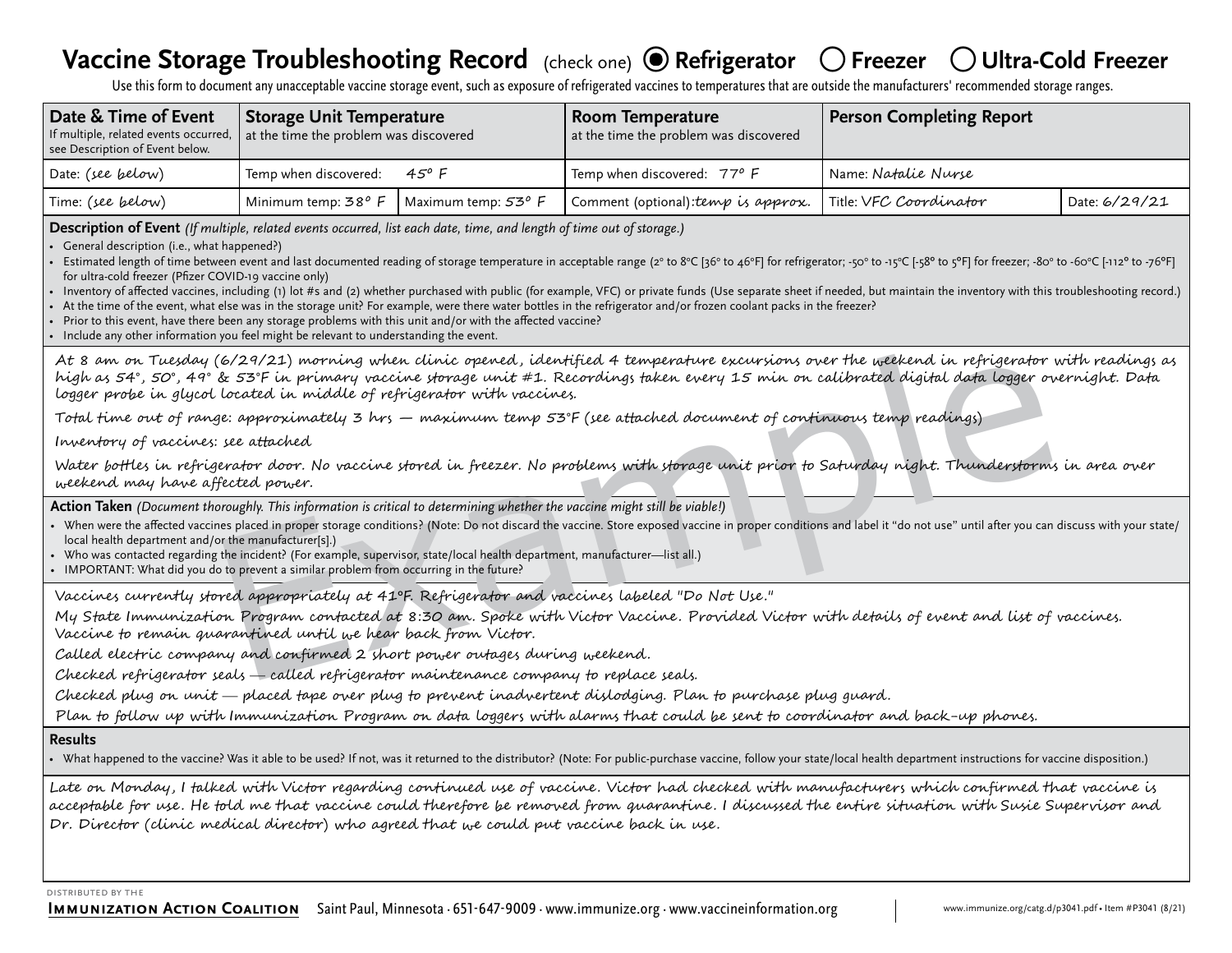# **Vaccine Storage Troubleshooting Record** (check one) ● Refrigerator ○ Freezer ○ Ultra-Cold Freezer

Use this form to document any unacceptable vaccine storage event, such as exposure of refrigerated vaccines to temperatures that are outside the manufacturers' recommended storage ranges.

| Date & Time of Event<br>If multiple, related events occurred, at the time the problem was discovered<br>see Description of Event below. | <b>Storage Unit Temperature</b>      |                     | Room Temperature<br>at the time the problem was discovered | Person Completing Report   |               |  |  |  |
|-----------------------------------------------------------------------------------------------------------------------------------------|--------------------------------------|---------------------|------------------------------------------------------------|----------------------------|---------------|--|--|--|
| Date: 7/13/2021                                                                                                                         | Temp when discovered: $28^{\circ}$ F |                     | Temp when discovered: 77° F                                | Name: <i>Natalie Nurse</i> |               |  |  |  |
| Time: 8 <i>:00 am</i>                                                                                                                   | Minimum temp: $28^{\circ}$ F         | Maximum temp: 42° F | Comment (optional): temp is approx.                        | Title: VFC Coordinator     | Date: 7/13/21 |  |  |  |

**Description of Event** *(If multiple, related events occurred, list each date, time, and length of time out of storage.)*

• General description (i.e., what happened?)

• Estimated length of time between event and last documented reading of storage temperature in acceptable range (2° to 8°C [36° to 46°F] for refrigerator; -50° to -15°C [-38° to 5°F] for freezer; -80° to -60°C [-112° to for ultra-cold freezer (Pfizer COVID-19 vaccine only)

Inventory of affected vaccines, including (1) lot #s and (2) whether purchased with public (for example, VFC) or private funds (Use separate sheet if needed, but maintain the inventory with this troubleshooting record.)

• At the time of the event, what else was in the storage unit? For example, were there water bottles in the refrigerator and/or frozen coolant packs in the freezer?

• Prior to this event, have there been any storage problems with this unit and/or with the affected vaccine?

• Include any other information you feel might be relevant to understanding the event.

inic fridge (in lab) at 8:00 am on Tuesday, 7/13/2021, digital readont on data logger read 28°F. Data information fridger (in detailed read in the film of the film of the film of the computer readings (taken every 125/2021 When checked main clinic fridge (in lab) at 8:00 am on Tuesday, 7/13/2021, digital readout on data logger read 28ºF. Data logger located in center of fridge with probe in glycol . Review of computer readings (taken every 15 minutes) showed steady drop in temps from 42ºF at 8:15 pm (7/12/2021) to 28ºF reading discovered when arrived at clinic on Tuesday morning (7/13/2021). Readings hit 34ºF at 11 pm (7/12) and 32ºF at 2 am (7/13). Total time out of recommended storage temps = 9 hours, with 6 hours at freezing or below (see attached document of continuous temp readings). Inventory of vaccines attached.

Water bottles in refrigerator door and crisper area. No vaccines stored in freezer. No recent adjustments to temp controls and no previous temp excursions noted with this refrigerator before 7/13.

**Action Taken** *(Document thoroughly. This information is critical to determining whether the vaccine might still be viable!)* 

- When were the affected vaccines placed in proper storage conditions? (Note: Do not discard the vaccine. Store exposed vaccine in proper conditions and label it "do not use" until after you can discuss with your state/ local health department and/or the manufacturer[s].)
- Who was contacted regarding the incident? (For example, supervisor, state/local health department, manufacturer—list all.)
- IMPORTANT: What did you do to prevent a similar problem from occurring in the future?

Upon discovery, vaccines marked "Do Not Use" and stored in 2nd clinic fridge (in exam room #3 at 41ºF ). Also placed "Do Not Use" note on main fridge in lab. Notified Susie Supervisor about the issue. Contacted Victor Vaccine at My State Immunization Program at 8:30 am. Provided Victor with details of event and list of vaccines in fridge. Victor said to maintain vaccines in 2nd fridge and that he would check with manufacturers to determine next steps.

Called Jim's Appliance Repair to examine fridge. Repairman found and replaced faulty thermostat in unit.

Reset data logger on center shelf in fridge with probe in glycol .

#### **Results**

• What happened to the vaccine? Was it able to be used? If not, was it returned to the distributor? (Note: For public-purchase vaccine, follow your state/local health department instructions for vaccine disposition.)

After fridge thermostat repaired , monitored temps in empty fridge for 1 week , per state requirements. Fridge maintained 39º-41ºF temps for entire week. Submitted repair documentation and data logger readings to Victor Vaccine for approval and ordered replacement vaccines. Victor had checked with manufacturers who confirmed that all vaccines in fridge EXCEPT MMR were no longer viable and should be returned per state policy guidelines. MMR may be used because pkg insert allows storage down to -58ºF. Discussed entire situation with Susie Supervisor and clinic director, Dr. Director, who agreed on continued use of MMR . Will continue to monitor fridge closely to watch for pattern of temp fluctuations indicating potential problem with thermostat. If problems, contact Victor Vaccine for advice on purchasing new fridge meeting criteria for appropriate vaccine storage.

#### distributed by the